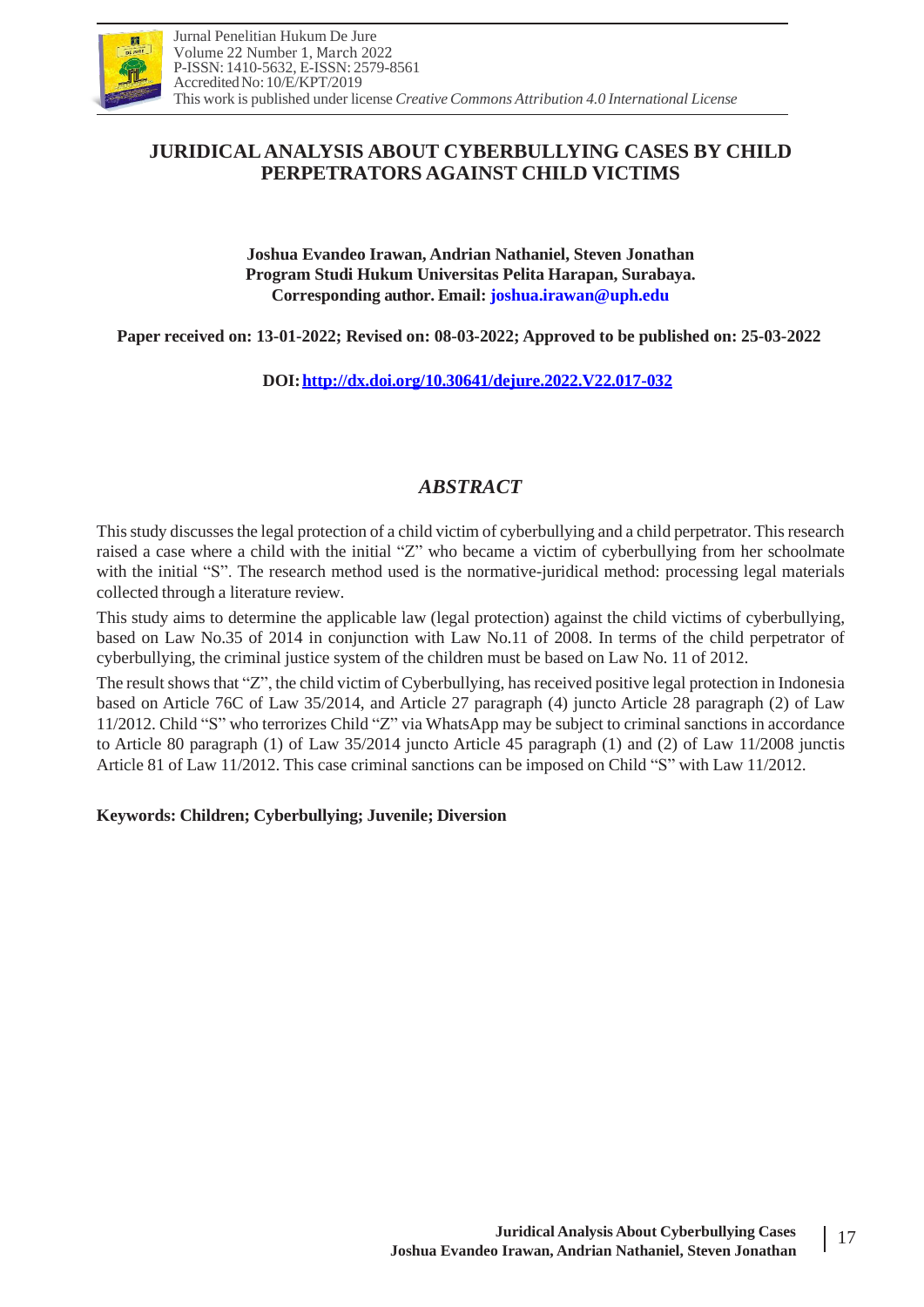### **INTRODUCTION**

The development of information and technology in this digital era has made various changes, from scientific, economic, social, and various other aspects. Human activities that are usually done conventionally (physically), are slowly shifting to virtual (non-physical) as they are assisted by communication technology that is increasing sophistically day by day. As a result of it, technology has become an important need and even a primary need that cannot be separated from humans.

Technology is a combination of rationalism and human logic. Marshall McLuhan said, "Human perception: then technological society would, finally, be transformed into a wonderful opportunity for the 'incarnation' of human experience". Marshall McLuhan tries to say that from a human perspective, the technological society will be a tremendous opportunity to shape the human experience<sup>1</sup>.

This technologically transformed society finally has given rise to digital social life. Digital social life is carried out through a platform or place known as social media. According to Boyd, social media is a collection of software that allows individuals and communities to gather, share, communicate, and in certain cases collaborate or play with each other<sup>2</sup>. Based on Boyd's definition above, it can be known that social media is a collection of software. The software can be interpreted as a computer alias a computer system that is not physically formed but through digital computer system algorithms<sup>3</sup>. Through this software, various activities can be done by people (individuals or communities), especially communication.

The development of technology that recognizes social media is experienced by all circles of society, from adults to children. The function of social media for someone is quite important: to build interaction with each other  $4 F. I.$  Febriansyah and H. S. Purwinarto,

so that we can make new friends through social media<sup>4</sup>.

Children who should play outside the house with their friends, now have a new activity playing through social media. Based on the 2017 Asosiasi Penyelenggara Jasa Internet Indonesia (Indonesian Internet Provider Association or APJII) survey, as many as 143.26 million people or 54.68% of Indonesia's population use the internet. The largest internet users are in the age group of 13-18 years (75.50%)<sup>5</sup>. The Minister of Communication and Informatics of Indonesia in 2018 revealed that 93.52% of Indonesian individuals used social media in the age of 9-19 years, and the activities did were accessing social media including YouTube and playing online games<sup>6</sup>. Based on various survey results and information from the Minister of Communication and Information, it is very clear that Indonesian children have known and lived in social media.

The changes in human lifestyles, especially children from conventional to digital, of course, are followed by various challenges, and not a few will become problems. One of the problems that occur in this digital era is bullying behavior that happened in cyberspace or usually called Cyberbullying. It is similar to traditional bullying, also known as electronic bullying or online social cruelty<sup>7</sup>. According to Think Before Text, as reported by UNICEF, cyberbullying is an aggressive (violent) and purposeful behavior done by a group or individual, using electronic media, repeatedly from time to time, against someone who is considered not easy to fight against these actions<sup>8</sup>.

The phenomenon of cyberbullying also often happened in children. Indonesian Child Protection Commission (KPAI) noted that over 9 years back from 2011 to 2019, there were 37,381 complaints of violence against children. For bullying in both

5

<sup>1</sup> Zulkarnain Mulyadi, "Adaptasi Pustakawan Dalam Menghadapi Kemajuan Teknologi," *Jurnal Berkala Ilmu Perpustakaan Dan Informasi* 15, no. 2 (2019): 163– 174.

Beddy Iriawan Ratnamulyani, Ike Atikah and Maksudi, 2 6 "Peran Media Sosial Dalam Peningkatan Partisipasi Pemilih Pemula Dikalangan Pelajar Di Kabupaten Bogor," *Jurnal Sosiohumaniora* 20, no. 2 (2018): 154–161.

Tokopedia,"Perangkat Lunak." 3

<sup>&</sup>quot;Pertanggungjawaban Pidana Bagi Pelaku Ujaran Kebencian Di Media Sosial.," *Jurnal Penelitian Hukum De Jure,* 20, no. 2 (2020): 177, https://doi.org/10.30641/ dejure.2020.v20.177-188.

Kementrian Komunikasi and Informatika Republik Indonesia, "Kecanduan Gawai Ancam Anak-Anak."

Ibid.

Karyanti and Aminudin, *Cyberbullying & Body Shaming*, 2019. 7

UNICEF, "Cyberbullying : Apa Itu Dan Bagaimana Menghentikannya?"." 8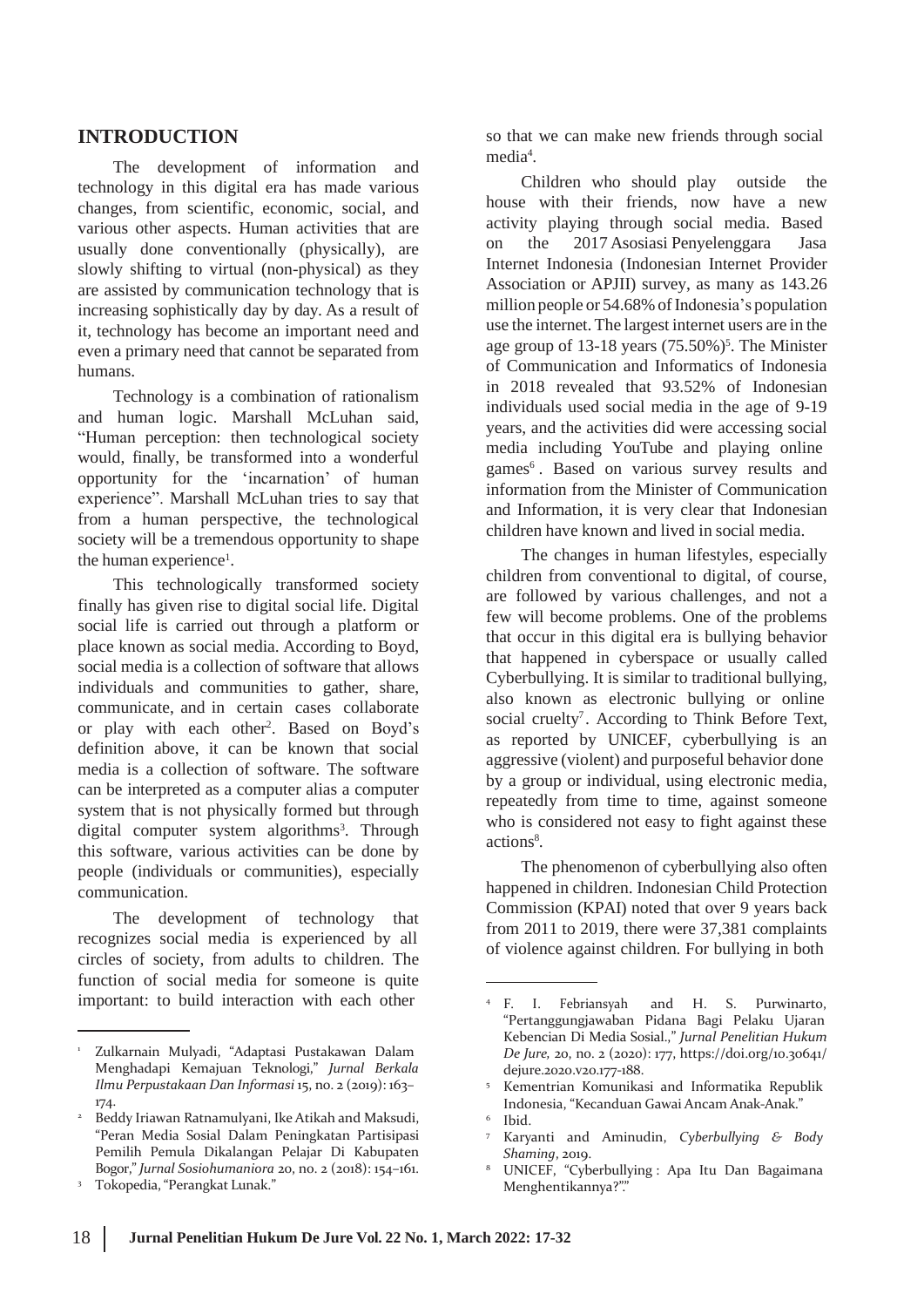education and social media, the number reached 2,473 reports and still increasing<sup>9</sup>.

This number of bullying cases, especially online through social media, certainly raises various big questions regarding the legal protection of children from online bullying in Indonesia. In terms of Children Protection, Indonesia already has laws and regulations written in Law No. 23 Of 2002 about Children Protection (hereinafter abbreviated as Law 23 of 2002), and Law No. 35 of 2014 about Amendments to Law No. 23 of 2002 about Children Protection (Law No.35 of 2014). Meanwhile, in the aspect of Information and Electronic Transactions, Indonesia has laws and regulations written in Law No.11 of 2008 about Information and Electronic Transactions (Law 11 of 2008), and Law No.19 of 2016 about Amendments to Law No. 11 of 2008 about Information and Electronic Transactions. It shows that even though the cyber-world is a virtual world, legal protection is still needed to regulate the actions done by the society because the virtual society is also the people in the real world<sup>10</sup>.

Regulations regarding cyberbullying if examined from the Information and Electronic Transactionlawcan be seeninArticle27 paragraph (3) and (4) of law 11 of 2008 as follows:

Article 27 paragraph (3) law 11 of 2008: "Every person intentionally, and without rights distributes and of or transmits and of or makes accessible Electronic Information and of or Electronic Documents that have insulting and of or defamatory content."

Article 27 paragraph (4) of law 11 of 2008: "Every person intentionally and without rights distributes and of or transmits and of or makes accessible Electronic Information and of or Electronic Documents containing extortion and of or threats."

Examining from the point of view that the victim of cyberbullying is a child, then the provisions in the Children Protection law will be applied. The main element of bullying is violence

which based on Article 1 No. 15a of Law 35 of 204 is defined as "any action against a child that results in physical, psychological, sexual misery or suffering, and of or neglect, including threats to commit acts, coercion, or unlawful deprivation of liberty". Furthermore, it is expressly stated in Article 76 C of Law 35 of 2014 that "Everyone is prohibited from placing, letting, committing, ordering to do, or participating in committing violence against children".

Positive law in Indonesia stipulates that cyberbullyingagainstchildrenis strictly prohibited, but there are still many cases of cyberbullying against children, even the perpetrators are also children, as happened to Z, a 10th-grade student at SMA Negeri 1 Gemolong, Sragen. Z is a victim of cyberbullying through terror from her friend (Initial A) who is a school spiritual activist because  $Z$  does not wear the hijab at school<sup>11</sup>. The terror was done by A in a message via the WhatsApp application and has been going on for a long time. As a result of this terror, Z is always afraid to go to school.

As of this writing, this case has not yet reached the stage of the trial in court. However, the writing team considers that it is very important to know the legal protection, both for children who are victims of cyberbullying, and children who are perpetrators of cyberbullying.

Looking at the case of Z, she should have received legal protection under the Information and Electronic Transaction law and the Children Protection law. However, what needs to be considered is that the perpetrator of cyberbullying or terror is also a child, where if the perpetrator of a crime is a child, then the provisions of Law No.11 of 2012 about the Juvenile Criminal Justice System (hereinafter abbreviated as Law 11 of 2012) will be applied.

Based on the background above, the researchers feel the urge to do further research in the form of research with the title "Juridical Analysis about Cyberbullying Cases by Child Perpetrator Against Child Victims ".

<sup>9</sup> Tim KPAI, "Sejumlah Kasus Bullying Sudah Warnai Catatan Masalah Anak Di Awal 2020, Begini Kata Komisioner KPAI."

Q. D. Kusumawardani, "Perlindungan Hukum Bagi 10 Pengguna Internet Terhadap Konten Web Umpan Klik Di Media Online," *Jurnal Penelitian Hukum De Jure,* 19, no. 1 (2019): 11, https://doi.org/10.30641/dejure.2019. v19.11-30.

Tim Detik.com, "Buntut Panjang Teror Pada Siswi SMA Tak Berjilbab Di Sragen."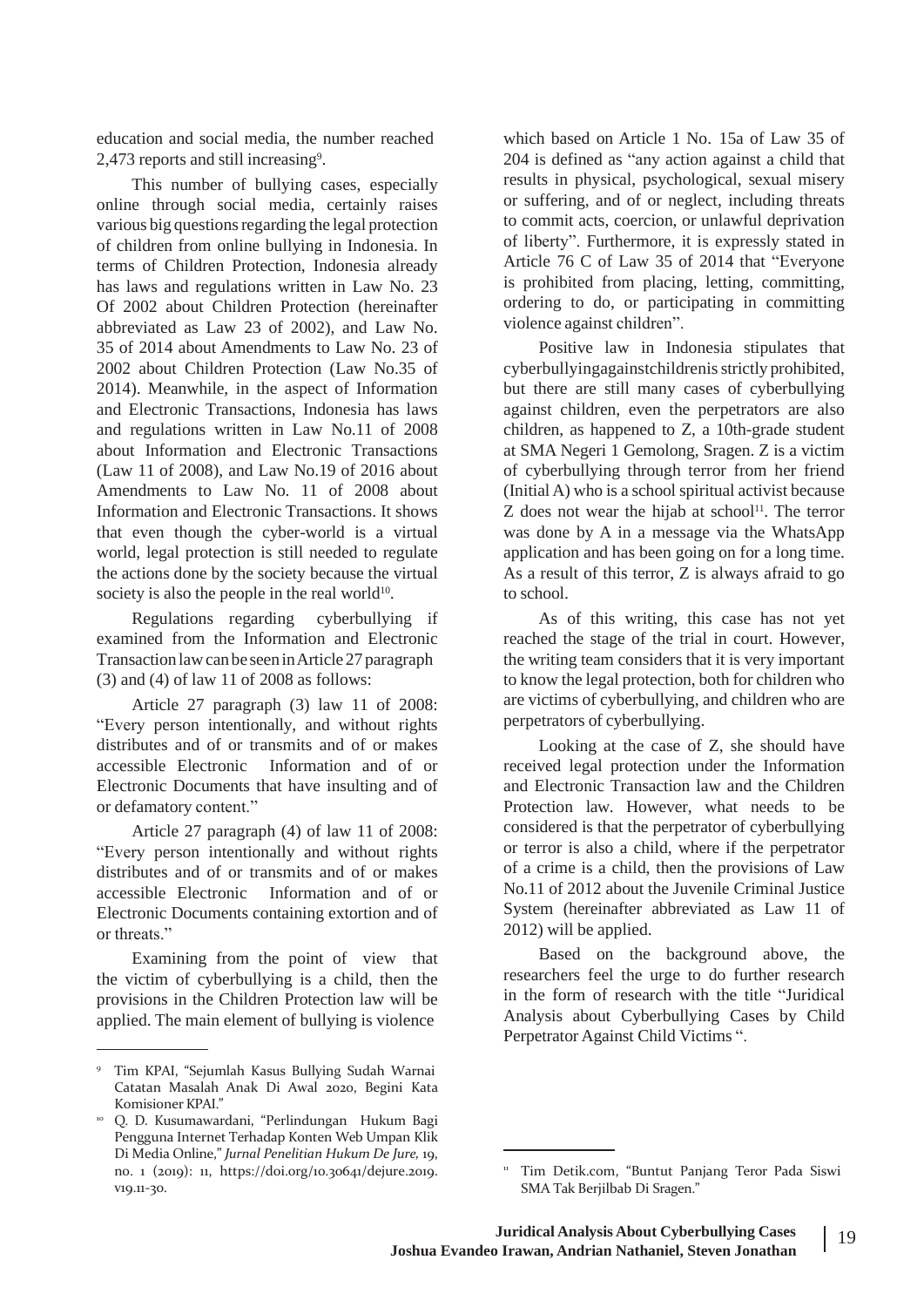### **RESEARCH METHOD**

The type of research in this study uses normative-dogmatic juridical research. Normative Juridical Research is a process to find a rule of law, legal principles, and legal doctrines to answer the legal issues faced<sup>12</sup>. This Juridical-Normative research will be followed by the descriptive analysis method, by describing the current law to be applied in the case. The pattern of Analytical Description in Deductive method: starting from general matters than narrowed down toward the case and law applied.

The problem approach in this study uses a statute approach and a conceptual approach. The statute approach is an "approach by reviewing all laws and regulations relating to the legal issue being handled"<sup>13</sup>. While the conceptual approach is an approach to problems based on the opinions of scholars as a supporting basis<sup>14</sup>.

 Sources of legal materials: The legal materials used in this study are as follows: Primary legal materials:

- Indonesia (The 1945 Constitution of Republic of Indonesia)
- The Criminal Code (Criminal Code) 2)
- 3) Law No. 23 of 2002 about Children Protection
- 4) Law No. 11 of 2008 about Information and ElectronicTransactions
- Law No. 11 of 2012 about the Juvenlie Criminal Justice System 5)
- Law No. 35 of 2014 about Amendments to Law No. 23 of 2002 about Children Protection 6)
- Law No. 19 of 2016 about Amendments to Law No. 11 of 2008 concerning Information and Electronic Transactions 7)
- Circular Letter of the Head of State Police Number SE of 6 of X of 2015 about Handling of Hate Speech 8)

Secondary legal materials in the form of various reference books and expert opinions regarding Cyberbullying with child perpetrators against child victims.<br><sup>15</sup> E Djuniarti, "The Criminal Liability of Corporations

<sup>14</sup> Ibid.

After collecting all the primary and secondary law resources, inventorying other law resources from the library and any other sources will be done. Furthermore, the researchers will qualify the material to choose which of it will be used in this research. The last is systematization to puts all of the material in order according to the principle of law. This process means that all of the data collected were analyzed in-depth and comprehensively<sup>15</sup>.

### **DISCUSSION AND ANALYSIS**

#### **A. Theoretical Basis**

A.1 Juridical Analysis Regarding Cyberbullying Based on Law 11/2008 In Conjunction With Law 19/2016 Concerning Electronic InformationAnd Transactions

The discussion about Cyberbullying in Indonesia when referring to the existing positive law must be reviewed from the point of view of Cyberbullying itself. The National Conference 1) The 1945 Constitution of the Republic of of State Legislatures (NCSLs) explains "cyberbullying is the intentional and repeated use of cell phones, computers, and other electronic communication devices to harass and threaten others"<sup>16</sup> . According to Think Before Text as reported by UNICEF, cyberbullying is "aggressive (violent) and purposeful behavior carried out by a group or individual, using electronic media, repeatedly from time to time, against someone who considered not easy to fight against these actions"<sup>17</sup>.

> According to the definition of Cyberbullying above, it can be seen that there are several important elements of Cyberbullying:

- i. done intentionally
- ii. act of violence
- iii. act of harassment, or threats
- iv. done repeatedly
- v. done using electronic devices (technology)

<sup>12</sup> Peter Mahmud Marzuki, *Penelitian Hukum* (Jakarta: Kencana Prenada Media Group, 2010).

<sup>&</sup>lt;sup>13</sup> Ibid.

as Crime Perpetrators.," *Jurnal Penelitian Hukum De Jure* 21, no. 3 (2021): 311, https://doi.org/10.30641/ dejure.2021.v21.311-320.

<sup>&</sup>lt;sup>16</sup> NCSL, "Cyberbullying and The States."

UNICEF, "Cyberbullying : Apa Itu Dan Bagaimana 17 Menghentikannya?"."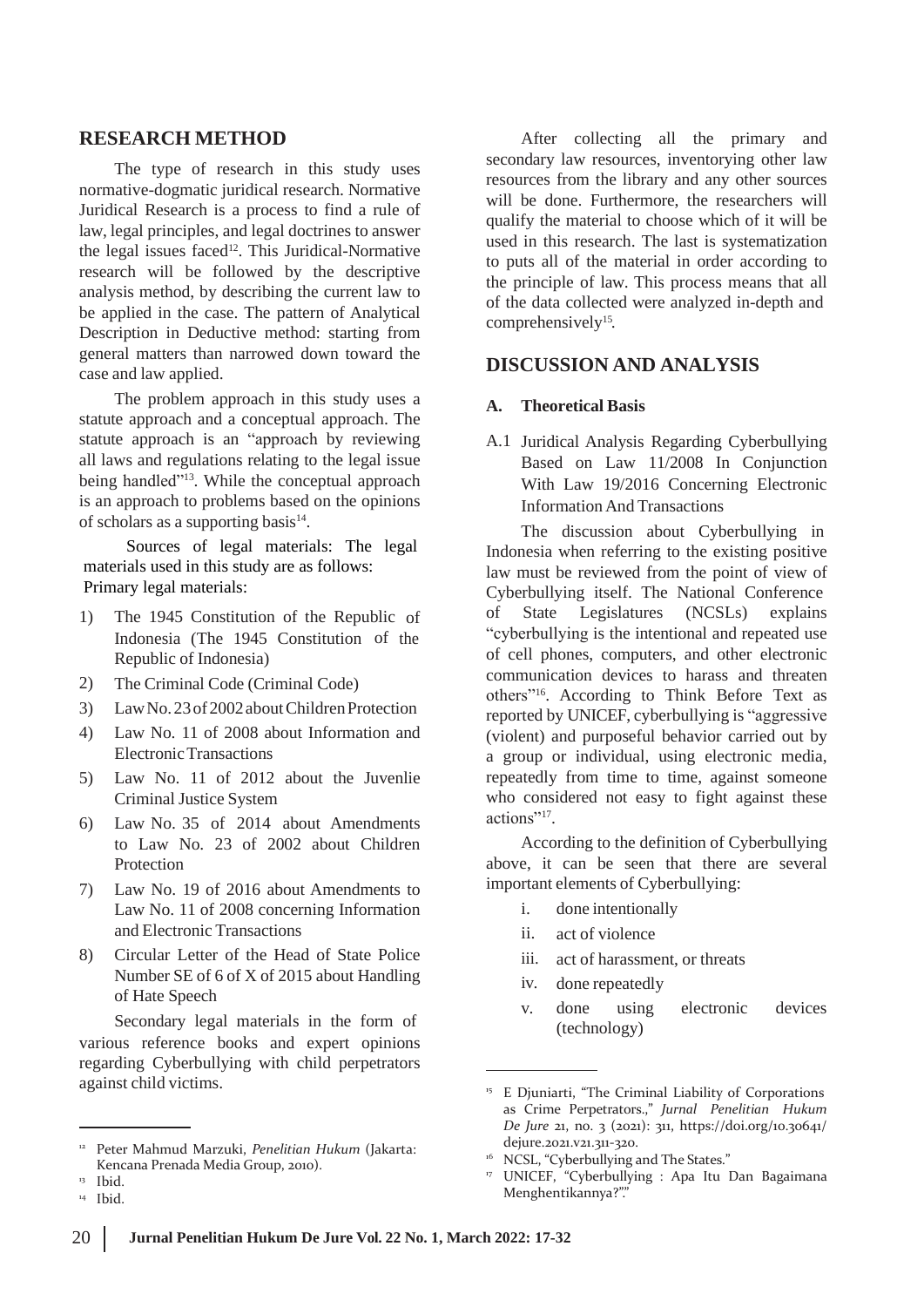The important elements of Cyberbullying above have been accommodated by positive law in Indonesia through Law no. 11 of 2008 in conjunction with Law No. 19 of 2016 concerning Information and Electronic Transactions.

Regulations regarding cyberbullying if examined from the Information and Electronic Transactionlawcan be seeninArticle27 paragraph (3) and (4) of Law 11 of 2008 as follows:

> Article 27 paragraph (3) law 11 of 2008: "*Every person intentionally, and without rights distributes and of or transmits and of or makes accessible Electronic Information and of or Electronic Documents that have insulting and of or defamatory content*."

> Article 27 paragraph (4) of law 11 of 2008: "*Every person intentionally and without rights distributes and of or transmits and of or makes accessible Electronic Information and of or Electronic Documents containing extortion and of or threats.*"

Looking further to the explanation of Article 27 paragraphs (3) and (4) in the amendment to Law 11/2008, namely in Law 19/2016 it can be seen that to consider an action/deed can be said to be defamation and/or slander, and extortion and/or threats, it must be seen in the main provisions of the Indonesian Criminal Code (KUHP).

The element of defamation is known as Humiliation within the KUHP is regulated in Article 310 paragraph  $(1)$  of the KUHP as follows:

(1) "*Whoever intentionally attacks someone's honor or reputation by accusing someone of something, the intention of which is clear so that it is known to the public, isthreatened for libel with a maximum imprisonment of nine months or a maximum fine of four thousand five hundred rupiahs.*"

It can be seen that the elements of defamation and/or slander are known as insults based on 1) Article 310 paragraph (1) of the KUHP is:

- 1) done intentionally.
- 2) attack someone's honor or reputation;
- 3) accuse something;
- 4) the intention to be known to the public.

Meanwhile, threats are regulated in Article 368 paragraph (1) of the KUHP as follows:

> *(1)"Any person who, intending to unlawfully benefit himself or another person, forces a*

*person by force or threat of violence to give something, which wholly or partly belongs to that person or another person, or to make a debt or write off a debt., is threatened with extortion with a maximum imprisonment of nine months."*

Looking at the threat elements in Article 368 paragraph (1) of the KUHP, it can be identified elements that can be stated that someone is making threats, including:

- a) Action that tends to force others;
- b) To provide goods which are wholly or partly belonging to the person himself or belonging to another person, or to make debts or write off receivables;
- To benefit oneself or others by violating the rights; c)
- Forcing it by violence or threats of violence. d)

Cyberbullying is usually done through hate speech made by a person/group of people against another person/group of people. Hate speech itself is regulated in Article 28 paragraph (2) of Law 11/2008 as follows:

*(2) "Every person intentionally and without rights disseminates information aimed at causing hatred or hostility to certain individuals and/or community groups based on ethnicity, religion, race, and intergroup (SARA)."*

Apart from Law 11/2008, hate speech is actually further regulated in the Circular Letter of the Head of the State Police Number SE/6/X/2015 of 2015 concerning the Handling of Hate Speech (hereinafter abbreviated as "SE KAPOLRI 6/2015") it is explained that Hate speech can be in the form of criminal acts regulated in the KUHP and other criminal provisions outside the KUHP, in the form of:

- humiliation;
- 2) defamation;
- 3) blasphemy;
- 4) an unpleasant act;
- 5) to provoke;
- 6) to incite;
- 7) spreading false news;
- 8) and all of the actions above that have a purpose or can have an impact on acts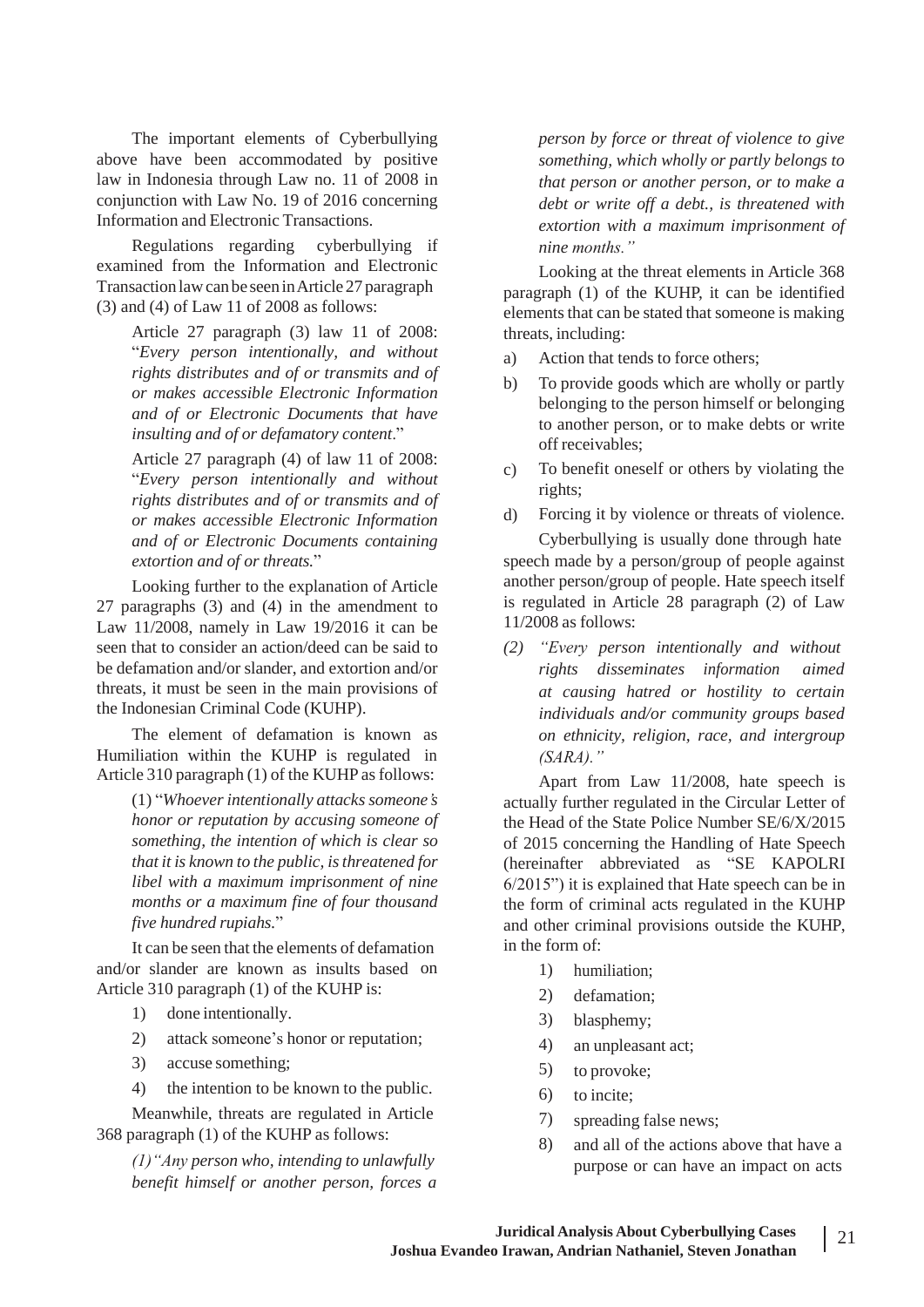of discrimination, violence, loss of life, and/or social conflict.

A.2 The Legal Principle of Child Protection from Cyberbullying in Indonesia

Legal protection for children begins since the United Nations Declaration on the Rights of the Child and then gives birth to the Convention on the Rights of the Child in 1989 which contains the affirmation of the Rights of the Child<sup>18</sup>. According to Koesnan, "Children are young people at a young age in their soul and journey of life because they are easily influenced by their surroundings". Children are the nation's assets; the future of the nation is in the hands of children now. The better the personality of the child now, the better the future life of the nation $19$ . The personal formation of this child cannot be separated from the influence of the surrounding environment. A good environment will shape the child's personality to behave well. Vice versa, a bad environment will shape the behavior of children who are not good and can harm others<sup>20</sup>.

Therefore, children must receive attention and protection from the state as well as the participation of various parties such as the state, society, and the private sector $21$ .

There are 4 principles contained in the Convention on the Rights of the Child, namely:

1) Principle of Non-Discrimination

Each country guarantees the rights set out in this convention for all children within their jurisdiction regardless of race, skin color, origin, gender, language, religion, political opinion, ethnicity, social status, disability, and other discrimination.

2) Principle of the best for children

The best interests of the child must be the main consideration in all actions concerning children carried out by government social welfare institutions or legislative bodies.

#### 3) Principle of survival and development

The state recognizes an inherent right to life and the maximum extent the child's every child guarantees survival and has the development.

4) Principle of respect for children's opinions

Every child has the right to express his/her own opinion freely, and to be respected according to the level of maturity and age of the child<sup>22</sup>.

Based on Article 28 B paragraph (2) of the 1945 Constitution, it is stated that every child has the right to maintain their life, grow and develop, and has the right to be protected from violence and discrimination. This is the basis for the formation of the Child Protection Act. According to Consideration C, Law Number 35 of 2014 about Child Protection (hereinafter referred to as Law 35/2014) explains that children as buds, potentials, and the younger generation who succeed in the ideals of the national struggle have strategic roles, characteristics, and special characteristics so that they must be protected from all forms of inhumane treatment that result in human rights violations.

Children must be protected by law as they are the next generation of the nation. The provisions stipulated in the Convention on the Rights of the Child are implemented in Law 35/2014 which include the following:

- a) "The right to self-identity means that the child must have a name and a citizen, if the child is out of wedlock, he follows the mother (Article 27 of Law 35/2014).
- Freedom of religion is that every child can choose the religion he wants to follow or there should be no coercion to use attributes from other religions that are not wanted by the child (Article 43 of Law 35/2014). b)
- The right to health and recreation means that children have the right to grow and develop properly so that the importance of health and recreation for children, through posyandu c)

<sup>18</sup> R.Wiyono, *Sistem Peradilan Pidana Anak Di Indonesia* (Jakarta: Sinar Grafika, 2016).

D. Yusyanti, "Perlindungan Hukum Terhadap Anak 19 Korban Dari Pelaku Tindak Pidana Kekerasan Seksual," *Jurnal Penelitian Hukum De Jure* 20, no. 4 (2020): 619, https://doi.org/10.30641/dejure.2020.v20.619-636.

Y. R. Primawardani and A. R. Rianto Kurniawan, 20 "PENDEKATAN HUMANIS DALAM PENANGANAN ANAK PELAKU TINDAK PIDANA PENYALAHGUNAAN NARKOBA STUDI KASUS DI PROVINSI SULAWESISELATAN,"*JurnalPerlindungan Hukum De Jure,* 17, no. 4 (2017): 411–427.

NikmahRosida, *Sistem PeradilanPidanaAnak* (Bandar Lampung: Aura Publishing, 2019). 21

<sup>&</sup>lt;sup>22</sup> F. N. Drani, "Legal Protection for Minors as Victims of Sexual Harassment in Indonesia," *Jurnal Penelitian Hukum De Jure* 21, no. 4 (2021): 525, https://doi. org/10.30641/dejure.2021.V21.525-540.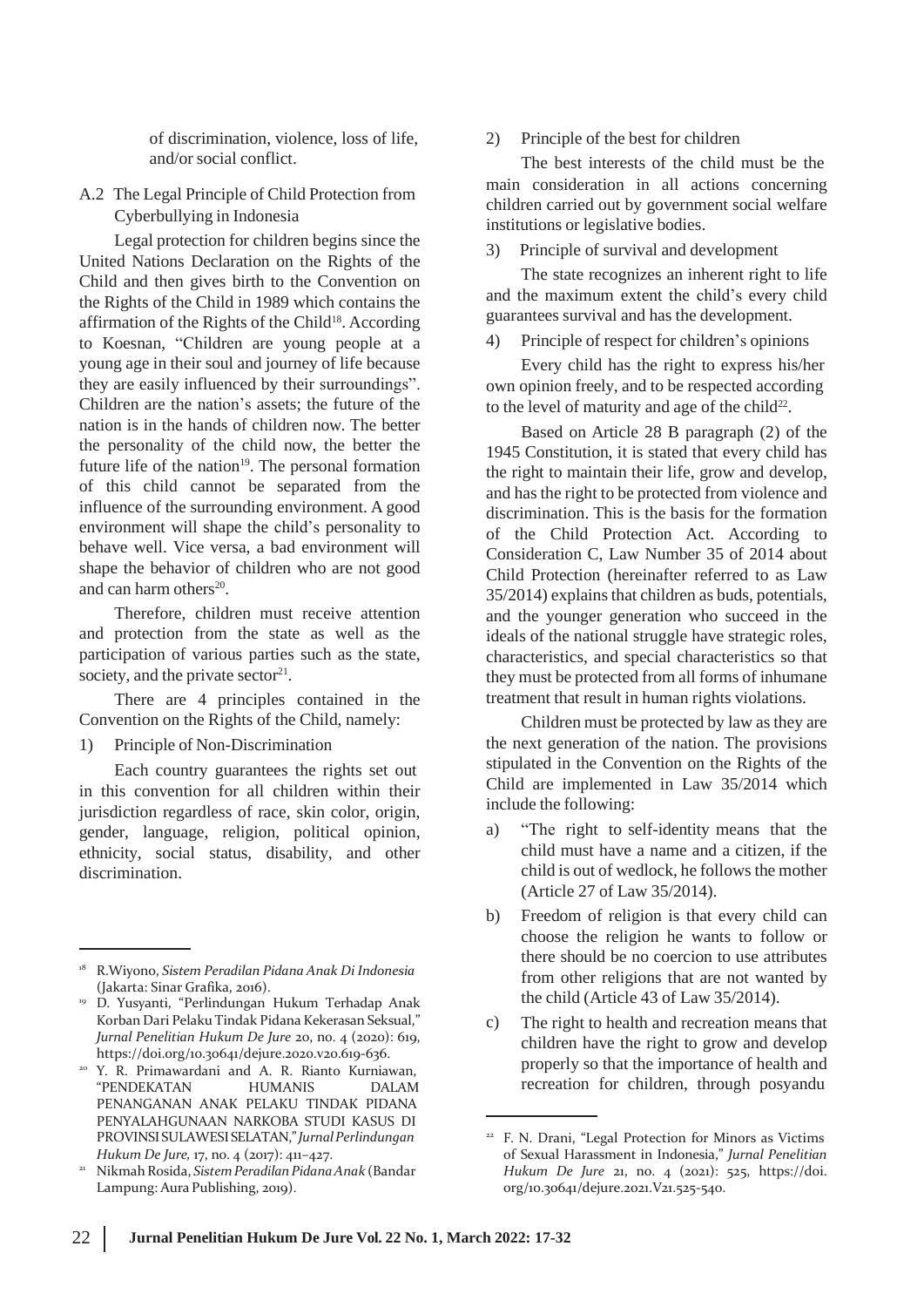in areas and recreation areas will help the growth and development of children (Article 44 of Law 35/2014).

- The right to live and be born is related to abortion, if a child is already conceived, it is prohibited to abort it (Article 45 A of Law 35/2014) d)
- The right to education is the existence of a minimum compulsory education so that there is free education for 9 years until junior high school. (Article 49 of Law 35/2014). e)
- The rights for children with disabilities are maintenance and protection from the community and the government, one of which is the existence of public facilities for people with disabilities so that they can do their activities easier. (Article 51 of Law 35/2014)"<sup>23</sup> . f)

The regulation regarding the protection of children clearly regulates what children's rights must be protected and every person and the state must ensure that these rights are still given to children and even protect these rights.

Regarding the Protection of Children from Cyberbullying, no regulation specifically mentions the phrase of "Cyberbullying" or "Bullying", but Article 76 C of Law 35/2014 stipulates that everyone is prohibited from placing, allowing, doing, ordering to do, or participating in violence against children. The definition of violence is regulated in Article 1 point 15a of Law 35/2014 as follows:

"Violence is any act against a child that results in physical, psychological, sexual misery or suffering, and/or neglect, including threats to commit acts, coercion, or unlawful deprivation of liberty."

### A.3 The Principle of Juvenile Cyberbullying Perpetrator

Criminal sanctions for Cyberbullying Perpetrators are clearly stated in Article 80 paragraph (1) of Law 35/2014: imprisonment and/or fines. The big question arises is what if the perpetrator of the cyberbullying is a child? Are the criminal sanctions applied is the same as adults? <sup>24</sup> Y Yuliyanto, "Pembinaan Anak Yang Berkonflik

Before answering the two questions in the paragraph above, it is necessary to first examine the child who the perpetrator of a crime is. Positive Law in Indonesia which regulates children who are perpetrators of criminal acts is in Law no. 11 of 2012 concerning the Juvenile Criminal Justice System. Law 11/2012 revokes Law 3/1997 on Juvenile Court. The application of Law 11/2012 has changed the paradigm regarding the handling of children in conflict with the  $law<sup>24</sup>$ .

Before talking about children as perpetrators of criminal acts, it is necessary to first know about children who are in conflict with the law.

The child in this case is called a child in conflict with the law (hereinafter abbreviated as ABH). Especially for children who are not yet 12 years old, they cannot be brought before the Children's Court due to the sociological, psychological, and pedagogical considerations, that the child who is not yet 12 (twelve) years old has not been accountable for his actions<sup>25</sup>.

According to Article 1 number 2 of Law 11/2012, ABH is divided into 3 types of children, namely children in conflict with the law, children who are victims of criminal acts, and children who are witnesses of criminal acts. The category of children in conflict with the law is regulated in Article 1 number 3 of Law 11/2012, namely children who are 12 years old but not yet 18 years old who are suspected of committing a crime. It is clear that if the perpetrator of Cyberbullying is a Child, as long as his age is included in Article 1 number 3 of Law 11/2012, the criminal justice system must be based on Law 11/2012.

The Juvenile Criminal Justice System according to Article 1 point 1 of Law 11/2012 is "the entire process of resolving cases of children in conflict with the law, starting from the investigation stage to the stage of mentoring after serving a crime"

In implementing the Juvenile Criminal Justice System, it is explicitly regulated inArticle 5 of Law 11/2012 concerning restorative justice and diversion must be sought (Article 5 paragraph (3)

<sup>23</sup> Sari Mandiana, *Bahan Ajar Sistem Peradilan Pidana Anak* (Surabaya, 2020).

Dengan Hukum Di Lembaga Pembinaan Khusus Anak Kelas II Bandung," *Jurnal Penelitian Hukum De Jure,* 20, no. 1 (2021): 103, https://doi.org/10.30641/ dejure.2020.v20.103-116.

Abintoro Prakoso, *Pembaharuan Sistem Peradilan* 25 *Pidana Anak* (Yogyakarta: Laksbang Grafika, 2013).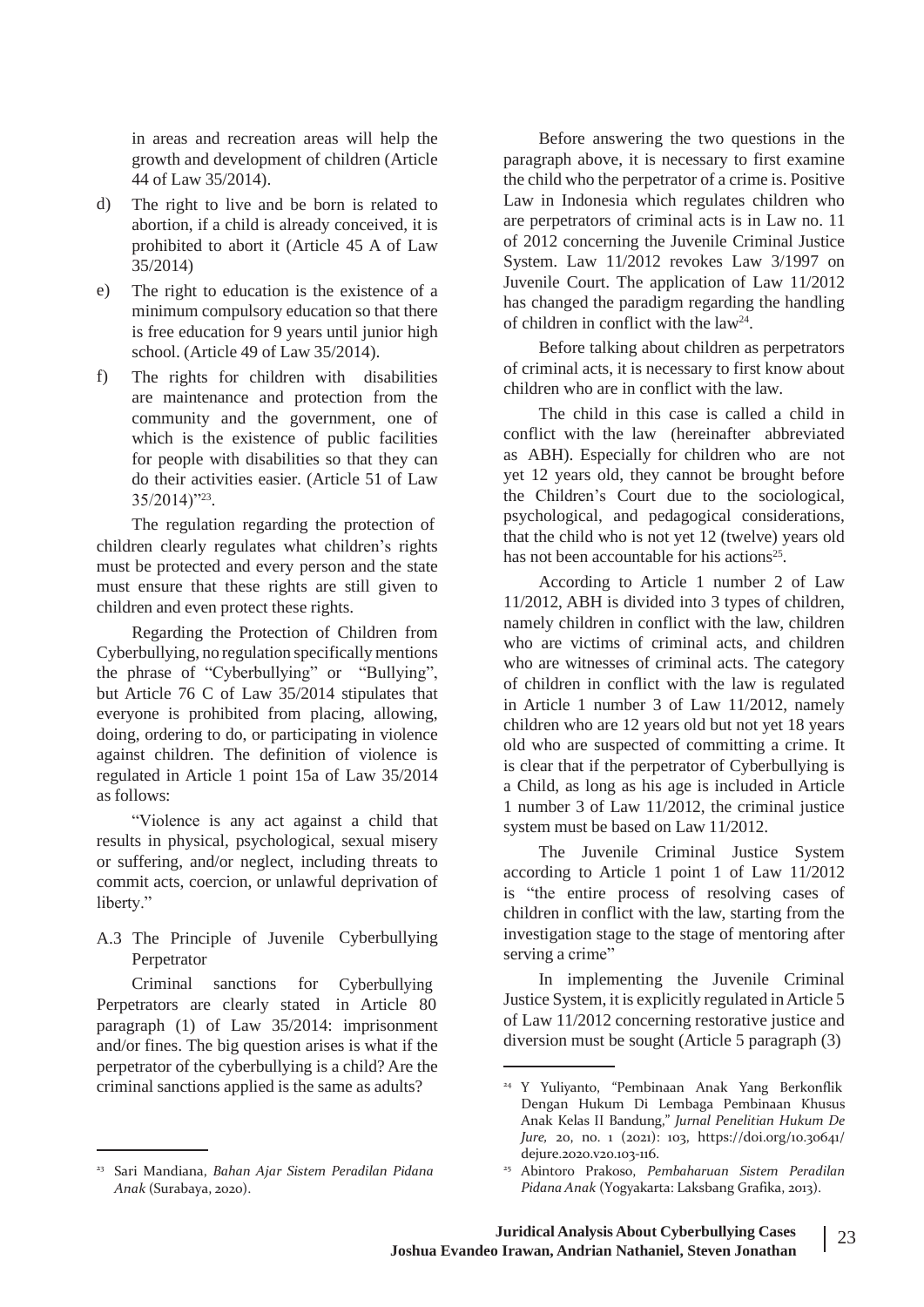of Law 11/2012. According to Article 1 Number 6 of Law 11/2012, the meaning of Restorative Justice is "settlement of criminal cases by involving the perpetrators, victims, families of perpetrators/ victims, and other related parties to jointly seek a just settlement by emphasizing restoration back to its original state, and not retaliation". In general, the main objective of the diversion is to avoid and keep children away from the judicial process, so that it can prevent stigmatization of children in conflict with the  $law<sup>26</sup>$ .

The settlement through a restorative justice approach as stated in Article 5 of Law 11/2012 is known as the Diversion process. Based on Article 1 Number 7 of Law 11/2012, Diversion is "the transfer of the settlement of children's cases from the criminal justice process to a process outside of criminal justice". According to Setya Wahyudi, "Diversion is a form of diversion or waiver of handling juvenile delinquency from the conventional juvenile justice process, towards handling children which is more of a community service".

The diversion procedure begins at the investigation stage to the stage of case examination in the district court as regulated in Article 7 of Law 11/2012 as follows:

- (1) "At the level of investigation, prosecution, and examination of children's cases in district courts, it is obligatory to seek diversion"
- (2) Diversion as referred to in paragraph (1) is carried out in the event that a criminal act is committed:
	- a) Threatened with imprisonment under 7 (seven) years and
	- b) It is not a repetition of a crime."

Diversion is a process of diversion in the long and very rigid system of solving juvenile cases<sup>27</sup>.

The contents of Article 7 of Law 11/2012 indicate that diversion efforts must be pursued from the initial level, namely "investigation, prosecution level, to the level of examination in

a district court". The requirement for diversion only applies to criminal acts as stated in Article 7 paragraph (2) of Law 11/2012, a prison sentence of 7 (seven) years, and a person who commits a crime and has been sentenced to a crime by a judge's decision that has permanent legal force then commit another crime<sup>28</sup> . The two conditions for the implementation of a diversion above indicate that the application of restorative justice can be applied to ordinary crimes with light motives. The two conditions for the implementation of a diversion above indicate that restorative justice can be applied to ordinary crimes with light motives $29$ .

The Diversion Procedure highly emphasized children who commit criminal acts, in this case, Children who commit Cyberbullying, which is described in Article 8 of Law 11/2012. Article 8 paragraph (1) of Law 11/2012 states that the diversion process is carried out through deliberation involving children and their parents/ guardians, victims, and/or parents/guardians. Not only between children and victims, but diversion must also involve professional social workers, as well as community counselors. Deliberation itself has the meaning of "Joint discussion to reach a decision on problem-solving"<sup>30</sup> . Diversion must once again be carried out based on a restorative justice approach and considering the principles regulated in Article 8 paragraph (3) of Law 11/2012<sup>31</sup> .

The result of the Diversion deliberations is a diversion agreement which is regulated in Article 11 of Law 11/2012. If the Diversion agreement is not fulfilled by one of the parties, including the provisions of Article 9 paragraph (2) letter d of Law 11/2012, the juvenile criminal justice process will be continued in case the diversion process does not result in an agreement, or the diversion agreement is not implemented. In this case, what is meant by "the juvenile criminal justice diversion process is continued" is the case of the child concerned for investigation, prosecution, and examination of the

<sup>26</sup> B. Bahreisy, "Peran Lembaga Adat Di Aceh Dalam Penyelesaian Perkara Anak Yang Berkonflik Dengan Hukum," *Jurnal Penelitian Hukum De Jure* 20, no. 1 (2020): 25, https://doi.org/10.30641/dejure.2020. v20.25-36.

M. Muhaimin, "Reconstruction of The Juvenile 27 Criminal Justice System and The Giving of Diversion," *Jurnal Penelitian Hukum De Jure* 21, no. 2 (2021): 253, https://doi.org/10.30641/dejure.2021.v21.253-266.

<sup>28</sup> Andi Sofyan and Nur Aziza, *Hukum Pidana* (Jakarta: Pustaka Pena Press, 2016).

M. Muhaimin, "Restoratif Justice Dalam Penyelesaian 29 Tindak Pidana Ringan," *Jurnal Penelitian Hukum De Jure* 19, no. 2 (2019): 185, https://doi.org/10.30641/ dejure.2019.v19.185-206.

*Kamus Besar Bahasa Indonesia*, n.d. 30

<sup>&</sup>lt;sup>31</sup> R.Wiyono, Sistem Peradilan Pidana Anak Di Indonesia.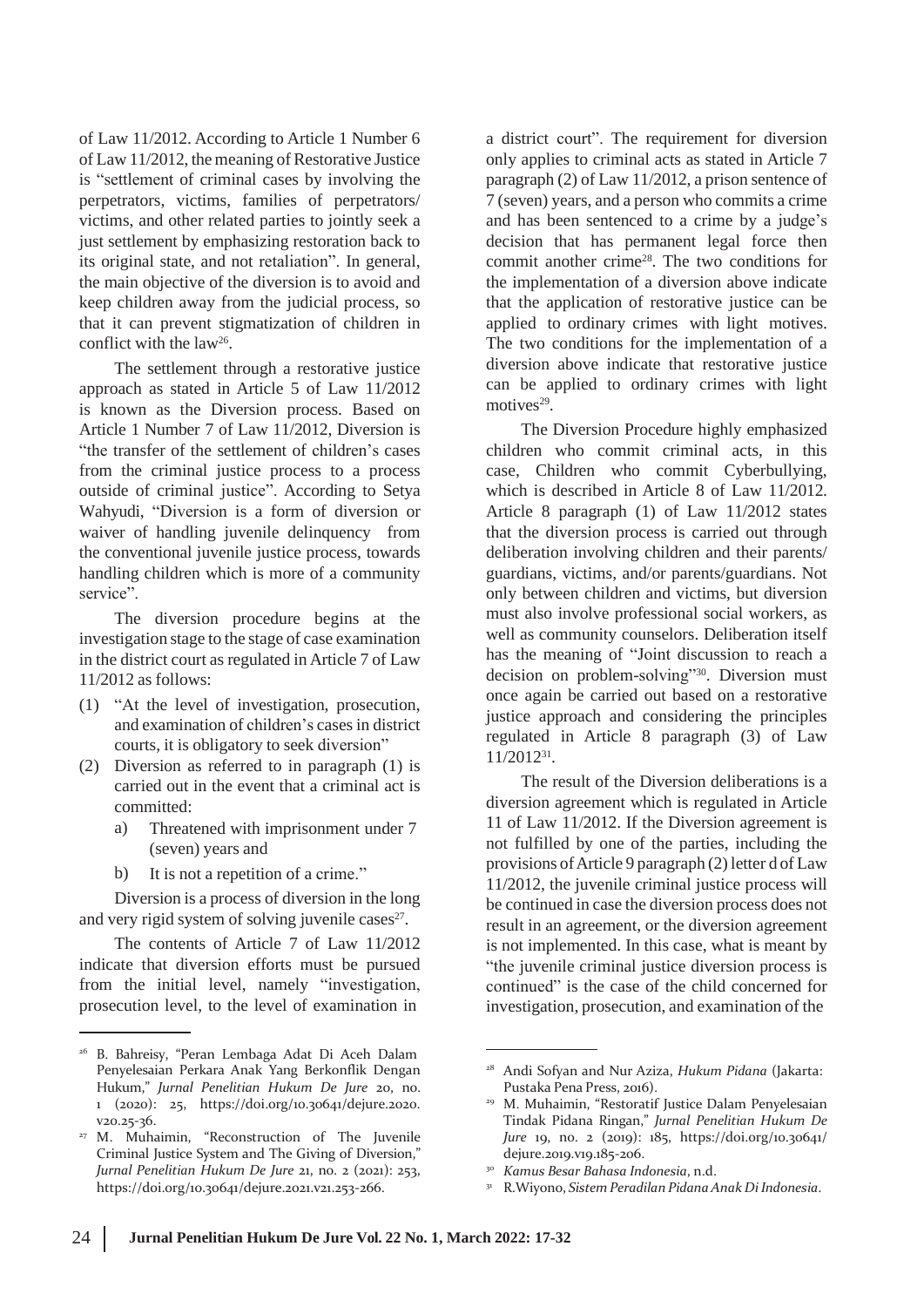court to obtain a decision<sup>32</sup>.

After all the procedures for the judicial system and juvenile justice procedures have been done in accordance with the procedural provisions regulated in Law 11/2012, According to Article 69 paragraph (1) of Law 11/2012, "Children can only be sentenced or subject to action based on the provisions of this Law". According to Article 69 paragraph (2) of Law 11/2012, "Children who are not yet 14 (fourteen) years old can only be subject to action."

If the child is proven guilty and the judge imposes sanctions on the child, the sanctions given by the judge are certainly different from criminal sanctions in the KUHP in general. Law 11/2012 recognizes 2 types of crimes that can be imposed on children: criminal sanctions and action sanctions.

Regarding criminal sanctions that can be imposed on children in conflict with the law, it is regulated in Article 71 paragraphs (1) and (2) of Law 11/2012. in Article 72 to Article 81 of Law 11/2012.

Specifically, regarding imprisonment for children, it must be carried out based on the provisions ofArticle 81 of Law 11/2012 asfollows

- (1) "Children are sentenced to imprisonment in LPKA if the child's circumstances and actions will endanger the community.
- (2) The prison sentence that can be imposed on a child is a maximum of 1/2 (one-half) of the maximum threat of imprisonment for an adult.
- (3) Guidance at LPKA is carried out until the Child is 18 (eighteen) years old.
- Children who have undergone 1/2 (one-half) (4) of the length of coaching in LPKA and have good behavior are entitled to parole.
- (5) Imprisonment for children is only used as a last resort.
- If the criminal act committed by the child (6) is a criminal offense punishable by death or life imprisonment, the sentence imposed is a maximum imprisonment of 10 (ten) years."

Referring to the rules in Law 11/2012, the criminal provisions for cyberbullying perpetrators still refer to positive legal provisions that are <sup>33</sup> S. Winna and F. Kaplele, *Kebijakan Hukum Pidana*

violated by children who commit cyberbullying. both from Law 11/2008, the Criminal Code, and Law 35/2014. However, the criminal justice system and the threat of sanctions must still be in accordance with and pay attention to the provisions of Law 11/2012.

Giving sanctions to children should be educationalinprinciplebyprotectingandproviding education, improvement, and development of child offenders by extending protection, assistance, and supervision to them, and also to prevent them from committing criminal acts again in the future<sup>33</sup>.

### **B. Legal Protection of "Z", the Child Victim of Cyberbullying**

Recently, the public has been quite shocked by the unpleasant news regarding online coercion of threats done by a student with the initial A (Child "S") to the victim, a 10th-grade student with the initial  $Z$  (Child "Z") due to the victim that does not wear a headscarf (Hijab) at school. This case happened at SMAN (Public Senior High School) 1 Gemolong, Sragen, Central Java.

Chronologically, the case goes like this:

September 2019 - In early September 2019, one of the spiritual leaders started to send WhatsApp messages to Z asking her to immediately wear the hijab and frequently sends related articles. Almost every day Z received a similar WhatsApp message.

October 2019 - Z is still receiving WhatsApp messages, but infrequently.

November 2019 - By the end of November, Z who felt uncomfortable with these messages, finally blocked the sender's number.

December 2019 - In early December 2019, the sender who realized that his number was blocked sent a similar message to Z's close friend in order to pass it on to Z.

By the end of December 2019, the sender started sending messages with intolerant content, until several messages offended Z's parents.

Child "Z" who is still in 10th-grade SMAN (Public Senior High School) 1 Gemolong can be categorized as a child because she is not

<sup>32</sup> Alfitra., *Hukum Acara Peradilan Anak* (Ponogoro: WADE Group, 2019).

*Terhadap Anak Pelaku Tindak Pidana Dalam Undang-Undang Nomor 11 Tahun 2012 Tentang Sistem Peradilan Pidana Anak* (Jayapura, 2019).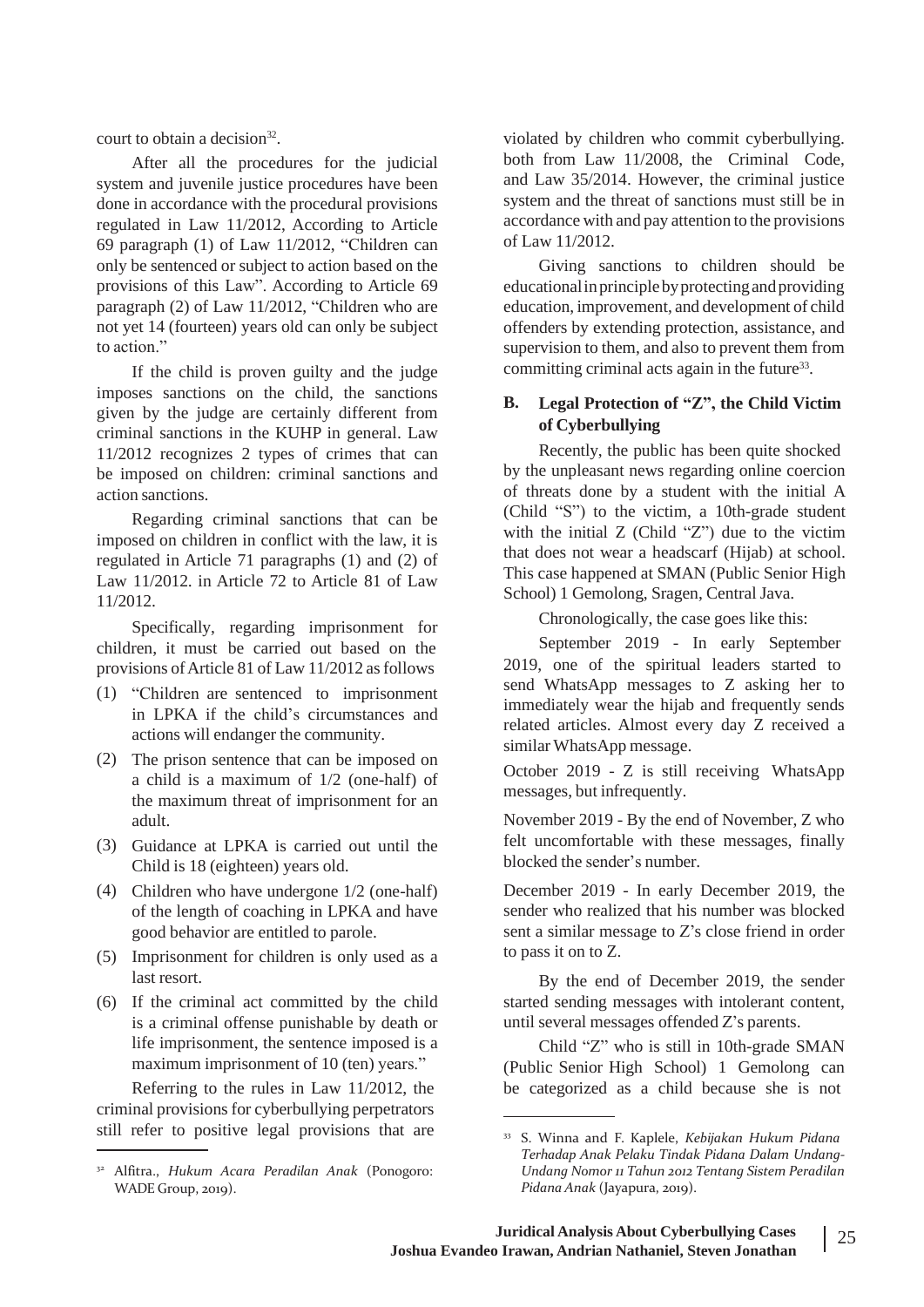yet 18 years old. Regarding Child Protection from Cyberbullying itself, of course, it must be classified as one of the protections for children from violence based on Article 76 C of law 35 of 2014.

Violence itself is defined in Article 1 No. 15a of law 35 of 2014 which means "Violence is any act against a child that results in physical, psychological, sexual misery or suffering, and of or neglect, including threats to commit acts, coercion, or deprivation of liberty. unlawfully".

In this case, Child "S" forced Child "Z" to wear the hijab at school. The coercion by Child "S" was done through a short WhatsApp message where the coercion became terror. The authors found the contents of the short messages sent by Child "S" to Child "Z" including "REMEMBER, never take this problem to school and report it to student's bureau because this is a religious issue". Not only that but Child "S" also incited his friends from his spiritual organization to participate in lecturing Child "Z" to come to school wearing the hijab.

This behavior of Child "S" causes Child "Z" to be afraid and does not want to go to school. It can be drawn from the fact that Child "S" commits violence to Child "Z", this is indicated by threats to commit acts, forcing to wear the hijab, and coercion not to report to the student's bureau. Then Child "Z" also experiences fear and does not want to go to school, this shows that Child "Z" experiences psychological misery. With the fulfillment of the threat element to commit an act and the victim experiencing psychological misery, it can be said that Child "Z" experienced violence by Child "S", where legally, Child "Z" had received legal protection based on Article 76 C of Law 35 of 2014.

Examining from the point of view of the b) crime that occurred, namely cyberbullying, it is necessary to first analyze whether it is true or not that Child "S"'s actions are classified as cyberbullying. This action can be classified as cyberbullying when it meets the elements of cyberbullying as stated in the theoretical basis:

c) a) Deliberate action of behavior

Child "S" is certainly conscious and not under coercion or pressure from anyone in sending intimidating messages every day to Child "Z" so that the perpetrator can be classified as doing this act intentionally.

- b) Contains violence or harassment or threats This element is divided into 2 but is an alternative, not cumulative. The behavior of Child "S" who continuously sends messages can be categorized as bullying against the victim whereas bullying can be classified as threats.
- Done repeatedly c)

The intimidation messages by the perpetrators are sent continuously every day so that this can be classified into repeated actions.

Using electronic devices d)

> To send this intimidating message, the perpetrator did it through a short message service called WhatsApp, and of course, this was accessed through a gadget or electronic device.

> Furthermore, examining Law 11 of 2008 in article 27 paragraph (3) and article 27 paragraph (4) as written in the theoretical basis, which in paragraph (3) focuses on insults and of or defamation while paragraph (4) focuses on charges of extortion and of or threats.

In this case, it is certain that the person with the initial Child "S" can be subject to Article 27 paragraph (4) of Law 11 of 2008 because what the perpetrator did fulfills the elements of threat as regulated in Article 368 paragraph (1) of the Criminal Code, including:

- a) Actions that principally of coercing others. The perpetrator kept sending messages to the victim to wear a hijab. If the message sent by the perpetrator is in the form of a persuasive or recommendation, then the perpetrator should not send the message continuously, so that this action can be categorized as a threat.
- To give goods which wholly or partly belong to the person himself or another person, or to make debts or write off receivables. In this element, it can be interpreted that the phrase "giving goods" can be interpreted the same as making someone obey his will, in this case asking the victim to wear hijab.
- To benefit yourself or others by fighting rights. This perpetrator is a spiritualist which can be indicated that he will benefit in the form of praise if he can force the perpetrator to wear the hijab because at that school only the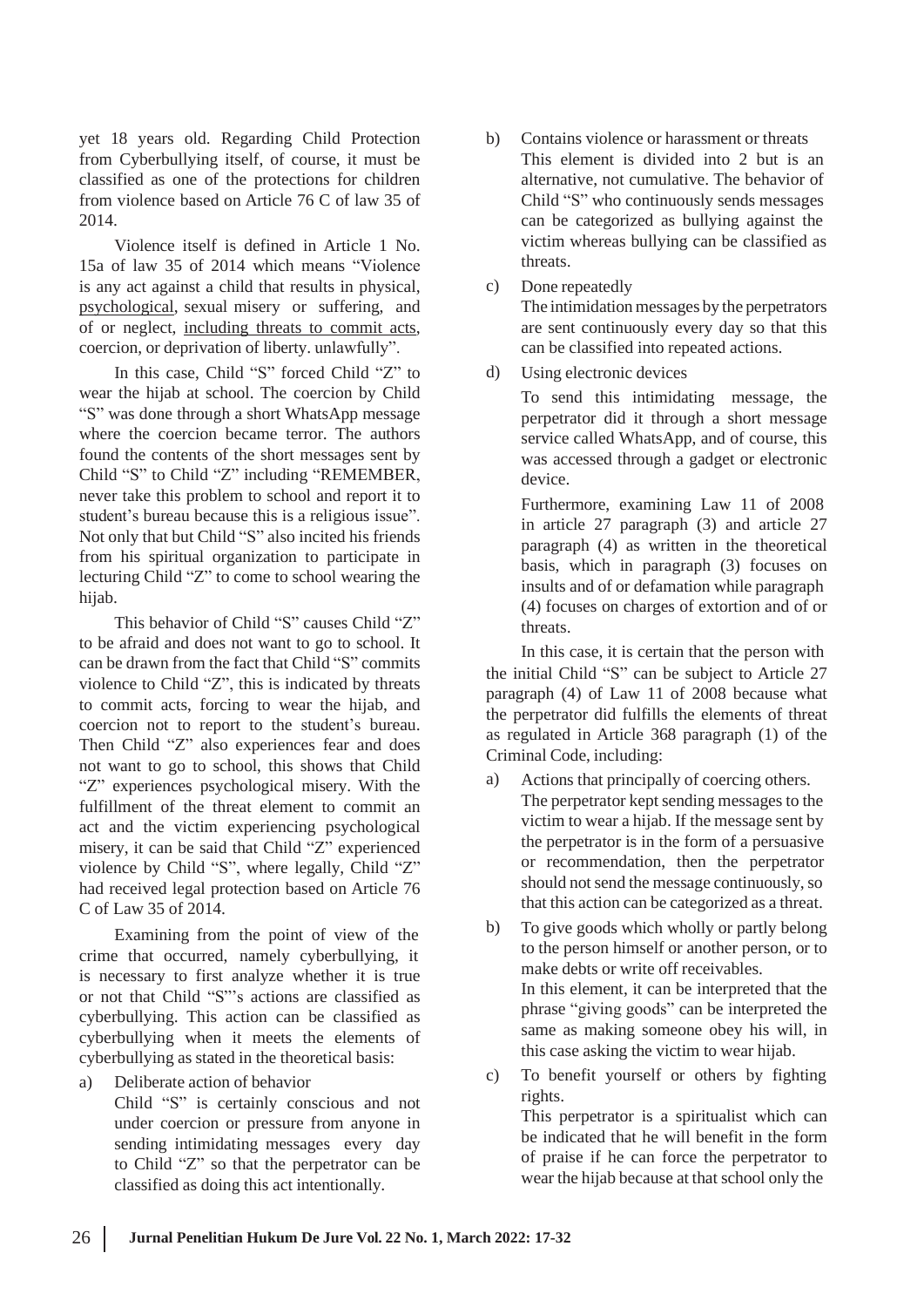perpetrators do not wear the hijab. Moreover, what he did was certainly against the human rights of the perpetrators who should be able to choose freely to wear the religious attributes or not.

d) Forcing through violence or threats of d) violence.

Child "S" said in his WhatsApp message to Child "Z", "REMEMBER, never bring this problem to school and report it to student's bureau because this is a religious issue". This indicates a threat that can be in the form of violence or can be interpreted as violence against the victim's mentality.

So, can Article 27 paragraph (3) of Law 11 of 2008 be applied to this case? From various sources that the author got, none of which contained several elements as regulated in Article 27 paragraph (3) which focuses on insults of defamation of which the elements are:

- 1) done intentionally.
- 2) attack someone's honor or reputation;
- 3) accuse something;
- 4) the intention to be known to the public.

The first to third elements can be proven in the actions of Child "S", but the element of intention to be known to the public is not strong enough to prove because this element can be said to be vague in this case. This is the basis why Article 27 paragraph (3) cannot be applied to the perpetrator because it does not meet one of the elements where behavior of action can be categorized as a criminal act if the action meets all the elements of a criminal act regulated because the elements of a criminal act are cumulative is not an alternative.

In addition to Article 27 paragraph (4) of the law ITE, Child "S" who incites fellow members of his school's spiritual organization to "lecture" Child "Z" to wear a headscarf at school can also be subject to Article 28 paragraph (2) of the law of ITE which has elements:

- a) Deliberate. The perpetrator's actions can be categorized as intentional because the perpetrator did it consciously and not under coercion or threat.
- b) Spreading information. Perpetrators b. disseminate information that essentially contains Islamic laws that require women to wear hijab.
- c) Generating hatred or hostility towards individuals and of or community groups. The information disseminated by the perpetrator can cause individual hostility between the perpetrator and the victim.
- Based on ethnicity, religion, race, and intergroup (SARA). The perpetrator acts in the name of Islam for the actions he took against the victim so that it can be stated that the perpetrator did this based on SARA.

In addition to examining Law 11 of 2008, several other legal instruments regulate cyberbullying, namely Circular Letter of KAPOLRI No. SE of 6 of X of 2015 about Handling Hate Speech in which the behavior of the perpetrators can be categorized into several forms of hate speech as regulated in this Circular:

1) Unpleasant behavior.

The behavior of the perpetrator causes the victim to feel uncomfortable and disturbed so that it can be categorized as an unpleasant act.

Provoking. 2)

> The meaning of the word provocation according to the KBBI is an act to arouse anger, and in this case, the behavior of the perpetrator can certainly invite anger for the victim and the victim's parents.

Incite. 3)

> The meaning of the word inciting according to the KBBI (Indonesian Dictionary) is to arouse people's hearts to be angry, and again the behavior of the perpetrator can arouse anger for the victim and the victim's parents.

The forms of hate speech are alternative so that if only one form is fulfilled, then this can be said to be hate speech so that in this case the behavior of Child "S" can be categorized as hate speech.

Based on the results of the analysis above, it can be said that it is true that Child "Z" is a victim of cyberbullying and has actually received legal protection from:

- a. Article 76 C of law 35 of 2014 (legal protection of children from violence)
- Article 27 paragraph (4) in conjunction with Article 28 paragraph (2) of law 11 of 2008 junctis Circular Letter of KAPOLRI No. SE of 6 of X of 2015 (legal protection from threats and hate speech)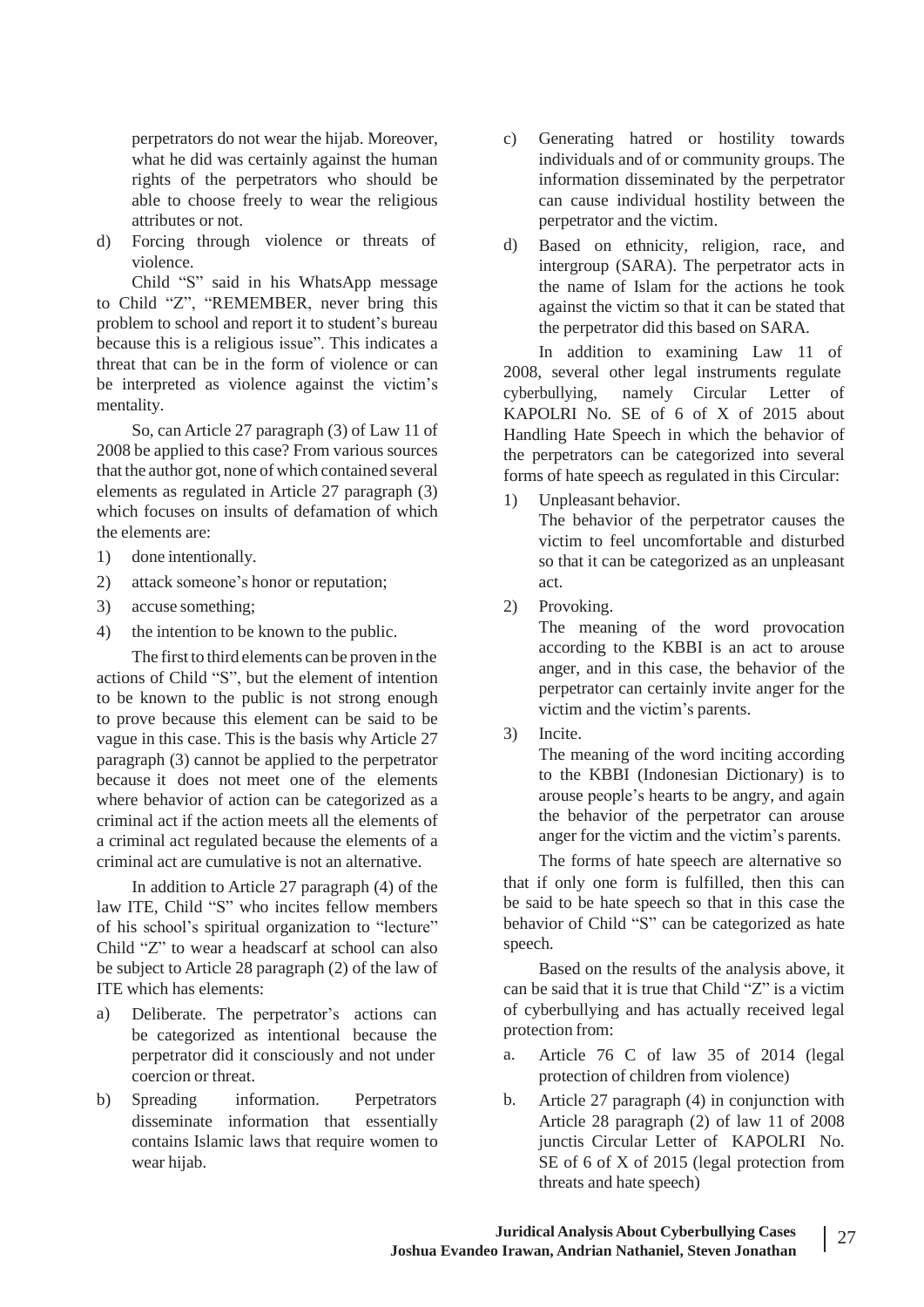C. Criminal Sanctions for Child "S" from Doing Cyberbullying

Child "Z" is a victim of Cyberbullying by Child "S", this is the result of the analysis from Chapter 4.1 in this study. Cyberbullying done by Child "S" against Child "Z" is in the form of terror asking Child "Z" to wear the hijab while attending school through WhatsApp Short Messages. This terror was done repeatedly and accompanied by threatening sentences.

Looking at the actions done by Child "S", it can be said that Child "S" has fulfilled the elements of Article 27 paragraph (4) and Article 28 paragraph (2) of law 11 of 2008 juncto Circular Letter of KAPOLRI No. SE of 6 of X of 2015 junctisArticle 76C law 35 of 2014.The description of the actions of Child "A" is as follows:

- a) Cyberbullying in the form of terror that causes Child "Z" to be afraid, violates the provisions of Article 76 C of law 35 of 2014
- Sentences that lead to threats violate Article 27 paragraph (4) of law 11 of 2008 b)
- The behavior of inciting fellow clergy to "lecture" Child "Z" can be said to fulfill the elements in Article 28 paragraph (2) of law 11 of 2008, in which the handling procedures are written in the Circular Letter of KAPOLRI No. SE of 6 of X of 2015 c)

The threats of criminal sanctions in the articles violated by Child "S" are as follows:

- a) Imprisonment for a maximum of 3 years 6 months and of or a fine of a maximum of Rp.72,000,000.00, the sanctions are regulated in Article 80 paragraph (1) of law 35 of 2014
- Imprisonment for a maximum of 6 years and of or a fine of a maximum of Rp. 1,000,000,000.00, the sanctions are regulated in Article 45 paragraph (1) of law 11 of 2008 b)
- Imprisonment for a maximum of 6 years and of or a fine of a maximum of Rp. 1,000,000,000.00, the sanctions are regulated in Article 45 paragraph (2) of law 11 of 2008 c)

Examining the criminal sanctions that exist, it can be said that there is a possibility of applying cumulative punishment because there is the phrase "and of or". Furthermore, examining the maximum penalty of imprisonment is 6 years, while a fine of Rp. 1,000,000,000.

Considering that Child "S" is still in high school which can be said to be under 18 years old (based on the information obtained that Child "S" is Child "Z" peers at school), then of course the criminal justice used in this case is the Juvenile criminal justice system. Child "S" because he is not yet 18 years old, it can be said that Child "S" is a child who conflicts with the law, in accordance with Article 1 point 3 of law 11 of 2012.

As discussed above, the children's criminal justice system must prioritize a restorative justice approach, where the implementation is to apply a diversion system. In this case, the diversion system can be applied because the threat of criminal sanctions is under 7 years. Where if the threat of criminal sanctions is 7 years or more, diversion cannot be applied (Article 7 paragraph (2) of Law 11 of 2012).

Diversion must involve Child "S" and his parents or guardians, Child "Z" and her parents or guardians, the school in this case is the principal, professional social workers, and community counselors. In this diversion, the Indonesian Child Protection Commission (KPAI) also needs to be involved as a professional social worker. All parties must work together so that a solution based on restorative justice can be achieved through Diversion.

If the diversion is successful, the settlement of this cyberbullying case must be in accordance with the agreement of the litigants. However, if it does not work, according to Article 13 of Law 11 of 2012, the children's criminal justice system will be continued. It should be noted that at each stage (investigation, prosecution, until trial in court), even though diversion has been done at the previous stage, it must be still worked on for diversion.

The analysis is if all forms of diversion are unsuccessful, and the end is the imposition of criminal sanctions. The imposition of criminal sanctions on Child "S" still must be guided according to the law written on the Juvenile Criminal Justice System.

Looking back at the criminal sanctions from criminal acts committed by Child "S", and if it is guided by Article 81 of law 11 of 2012, the criminalsanction of imprisonment for Child "S" is ½ (half) of adults (based on Article 81 paragraph (2) law 11 of 2012). The maximum criminal sanction for a crime committed by Child "S" is 6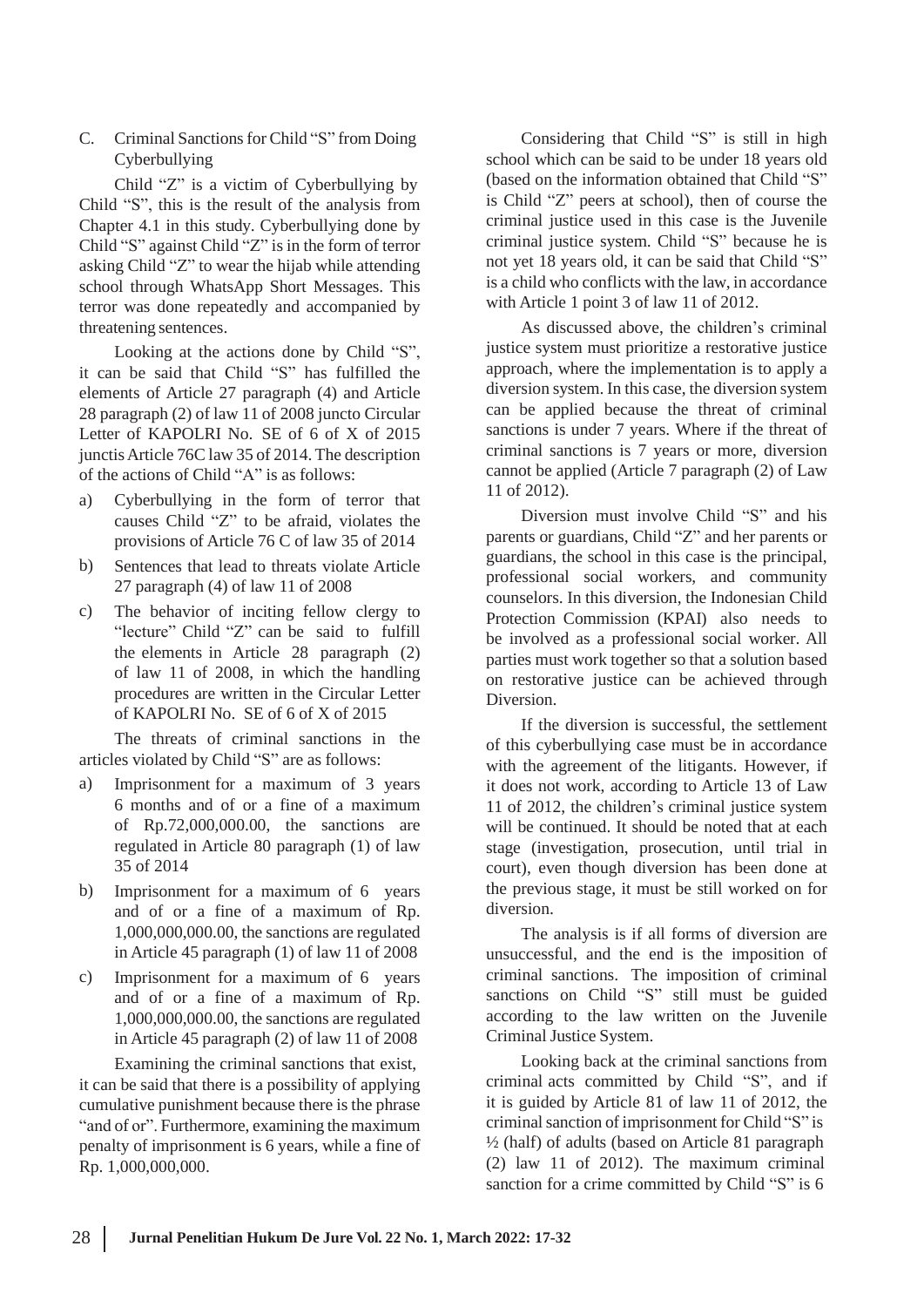years, if the judge imposes a prison sentence on Child "S" then the imprisonment sanction cannot be more than 3 years. The imprisonment sanction may not be executed in adult prisons but must be in LPKA (Children Correctional Institution) according to Article 81 paragraph (1) of Law 11 of 2012, and still pay attention to the rights of children contained in Law 11 of 2012.

Not only imprisonment, but the criminal sanction for Aalso has the possibility of cumulative punishment, fine for example. If the cumulative punishment is imposed by the judge, the fine will be replaced with job training in accordance with Article 71 paragraph (3) of law 11 of 2012.

# **CONCLUSION**

Based on the description and discussion regarding the Juridical Analysis Regarding Cyberbullying Cases by Child "S" Against Child "Z" Based on the Child Protection Act in conjunction with the Electronic Information and Transaction law junctis the Child Criminal Justice System Act, a conclusion can be drawn and to answer the formulation of the problem, among others:

First, Child "S" has cyberbullied child "Z" by terrorizing many times through short WhatsApp messages because child "Z" does not use the hijab at school. The short message sent fulfills the threat element as we have explained in part B in this writing article. Child "S" also incited fellow school clergy to lecture child "Z".

Reviewing the actions taken by Child "S", it can be said that Child "S" has fulfilled the elements of Article 27 paragraph (4) and Article 28 paragraph (2) of Law 11/2008 in conjunction with Circular Letter of KAPOLRI Number SE/6/X/2015 jis Article 76 C Law 35/2014.

Secondly, child "Z" who is a victim of cyberbullying has received positive legal protection in Indonesia based on Article 76 C of law 35 of 2014 regarding protection from violence, and Article 27 paragraph (4) in conjunction with Article 28 paragraph (2) of law 11 of 2012 regarding regulation a law that prohibits anyone from taking actions that meet the elements of cyberbullying

In the end, child "S" who terrorizes Child "Z" through WhatsApp may be subject to criminal sanctions in accordance with Article 80 paragraph

(1) of law 35 of 2014, juncto Article 45 paragraph (1), and (2) of Law 11 of 2008 junctis Article 81 Law 11 of 2012, wherein this case criminal sanctions can be applied to Child "S" but still need to consider the provisions in law 11 of 2012, starting from the implementation of diversion in resolving cases, to the imposition of criminal sanctions

### **SUGGESTION**

The suggestions and input that can be given by the author through research article a Juridical Analysis Related to Cyberbullying Cases by Child "S" Against Child "Z" Based on the Child Protection Act in conjunction with the Electronic Information and Transaction Law as well as the Juvenile Criminal Justice System Act, among others:

Firstly, Parents of Child "Z" should immediately report the cyberbullying crime that happened to their child to the local police so that the juvenile criminal justice system to resolve this case can be implemented immediately and the case will be resolved according to existing legal rules.

Secondly, the school must really pay attention to student organizations in the school so that no one acts discriminatory or even cyberbullying.

Last but not least, The Indonesian Child Protection Commission (KPAI) must cooperate more with the Police in charge of supervising cybercrimes to look after the online activities of Indonesian children, especially in terms of the possibility of cyberbullying.

## **ACKNOWLEDGMENT**

This research article is the result of the hard work of the Research Team consisting of Joshua Evandeo Irawan, S.H., M.H., Andrian Nathaniel, and Steven Jonathan. We as the research team would also like to thank Dr. Agustin Widjiastuti, S.H., M.Hum as the Head of the UPH Law Study Program Surabaya Campus who has permitted us to write this research, and to Dr. Sari Mandiana, S.H., M.S. as the Head of the Master of Law Study Program at UPH Surabaya Campus and the Head of the Teaching Team for Criminal Law, Cyber Crime, and the Juvenile Criminal Justice System at UPH Surabaya. Thanks to Mrs. Sari's knowledge and inspiration, we were able to complete this research well.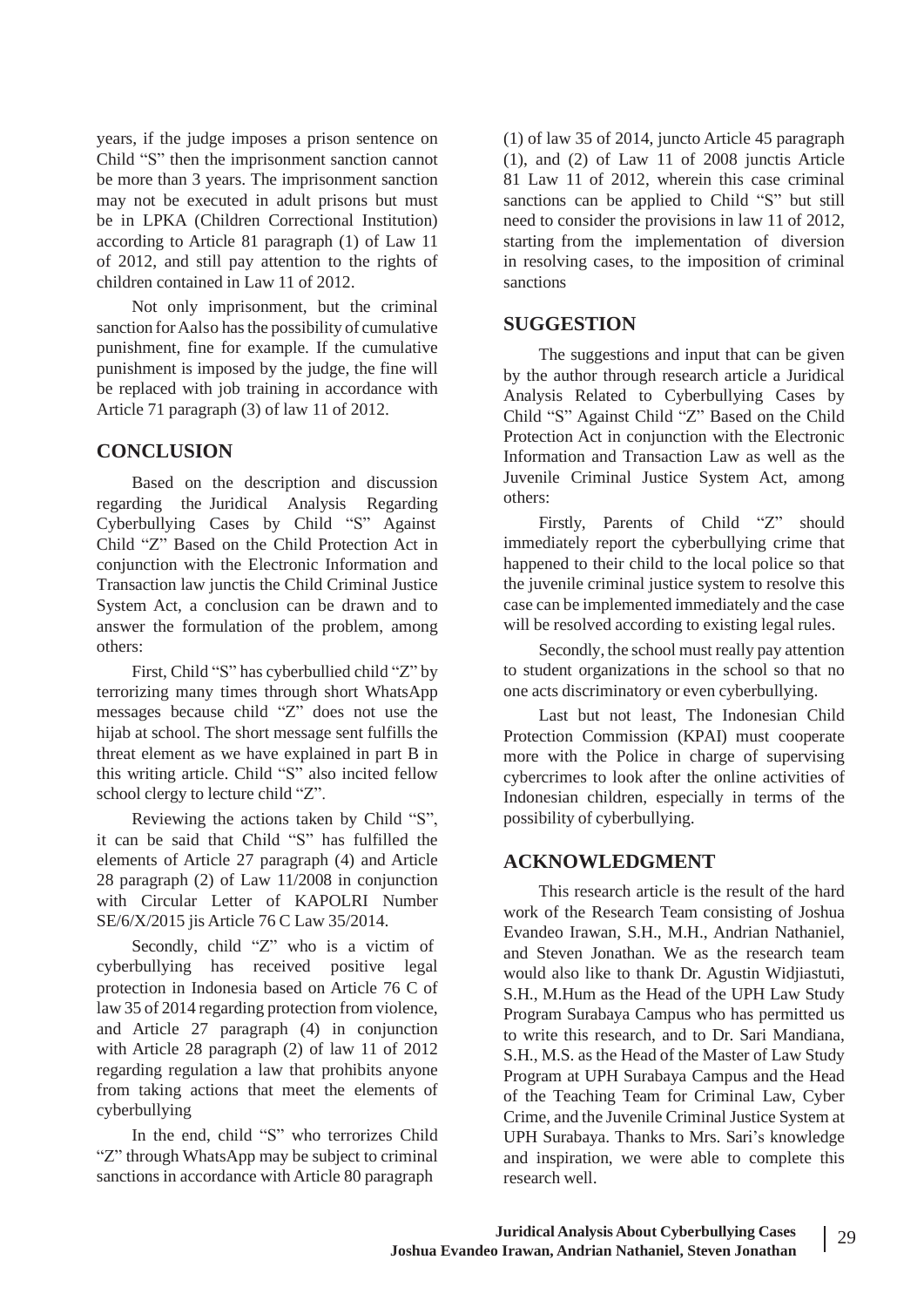### **BIBLIOGRAPHY**

- Alfitra. *Hukum Acara Peradilan Anak*. Ponogoro: WADE Group, 2019.
- Bahreisy, B. "Peran Lembaga Adat Di Aceh Dalam Penyelesaian Perkara Anak Yang Berkonflik Dengan Hukum." *Jurnal Penelitian Hukum De Jure* 20, no. 1 (2020): 25. https://doi. org/10.30641/dejure.2020.v20.25-36.
- Djuniarti, E. "The Criminal Liability of Corporations as Crime Perpetrators." *Jurnal Penelitian Hukum De Jure* 21, no. 3 (2021): 311. https://doi.org/10.30641/dejure.2021. v21.311-320.
- Drani, F. N. "Legal Protection for Minors as Victims of Sexual Harassment in Indonesia." *Jurnal Penelitian Hukum De Jure* 21, no. 4 (2021): 525. https://doi.org/10.30641/ dejure.2021.V21.525-540.
- Febriansyah, F. I., and H. S. Purwinarto. "Pertanggungjawaban Pidana Bagi Pelaku Ujaran Kebencian Di Media Sosial." *Jurnal Penelitian Hukum De Jure*, 20, no. 2 (2020): v20.177-188.
- Karyanti and Aminudin. *Cyberbullying & Body Shaming*, 2019.
- Kementrian Komunikasi and Informatika Republik Indonesia. "Kecanduan Gawai AncamAnak-Anak."
- Kusumawardani, Q. D. "Perlindungan Hukum Bagi Pengguna Internet Terhadap Konten Web Umpan Klik Di Media Online." *Jurnal Penelitian Hukum De Jure*, 19, no. 1 (2019): 11. https://doi.org/10.30641/dejure.2019. v19.11-30.
- Mandiana, Sari. *Bahan Ajar Sistem Peradilan Pidana Anak*. Surabaya, 2020.
- Marzuki, Peter Mahmud. *Penelitian Hukum*. Jakarta: Kencana Prenada Media Group, 2010.
- Muhaimin, M. "Reconstruction of The Juvenile Criminal Justice System and The Giving of Diversion." *Jurnal Penelitian Hukum De Jure* 21, no. 2 (2021): 253. https://doi. org/10.30641/dejure.2021.v21.253-266.

———. "Restoratif Justice Dalam Penyelesaian Tindak Pidana Ringan." *Jurnal Penelitian Hukum De Jure* 19, no. 2 (2019): 185. https:// doi.org/10.30641/dejure.2019.v19.185-206.

- Mulyadi, Zulkarnain. "Adaptasi Pustakawan Dalam Menghadapi Kemajuan Teknologi." *Jurnal Berkala Ilmu Perpustakaan Dan Informasi* 15, no. 2 (2019): 163–174.
- NCSL. "Cyberbullying and The States."
- Prakoso, Abintoro. *Pembaharuan Sistem Peradilan Pidana Anak*. Yogyakarta: Laksbang Grafika, 2013.
- Primawardani, Y.R., and A.R. Rianto Kurniawan. "PENDEKATAN PENANGANAN HUMANIS DALAM ANAK PELAKU TINDAK PIDANA PENYALAHGUNAAN NARKOBA STUDI KASUS DI PROVINSI SULAWESI SELATAN." *Jurnal Perlindungan Hukum De Jure*, 17, no. 4 (2017): 411–427.
- R.Wiyono. *Sistem Peradilan Pidana Anak Di Indonesia*. Jakarta: Sinar Grafika, 2016.
- 177. https://doi.org/10.30641/dejure.2020. Ratnamulyani, Ike Atikah and Maksudi, Beddy Iriawan. "Peran Media Sosial Dalam Peningkatan Partisipasi Pemilih Pemula Dikalangan Pelajar Di Kabupaten Bogor." *Jurnal Sosiohumaniora* 20, no. 2 (2018): 154–161.
	- Rosida, Nikmah. *Sistem Peradilan Pidana Anak*. Bandar Lampung: Aura Publishing, 2019.
	- Sofyan, Andi, and Nur Aziza. *Hukum Pidana*. Jakarta: Pustaka Pena Press, 2016.
	- Tim Detik.com. "Buntut Panjang Teror Pada Siswi SMA Tak Berjilbab Di Sragen."
	- Tim KPAI. "Sejumlah Kasus Bullying Sudah Warnai Catatan Masalah Anak Di Awal 2020, Begini Kata Komisioner KPAI."
	- Tokopedia. "Perangkat Lunak."
	- UNICEF. "Cyberbullying: Apa Itu Dan BagaimanaMenghentikannya?"."
	- Winna, S., and F. Kaplele. *Kebijakan Hukum Pidana Terhadap Anak Pelaku Tindak Pidana Dalam Undang-Undang Nomor 11 Tahun 2012 Tentang Sistem Peradilan Pidana Anak*. Jayapura, 2019.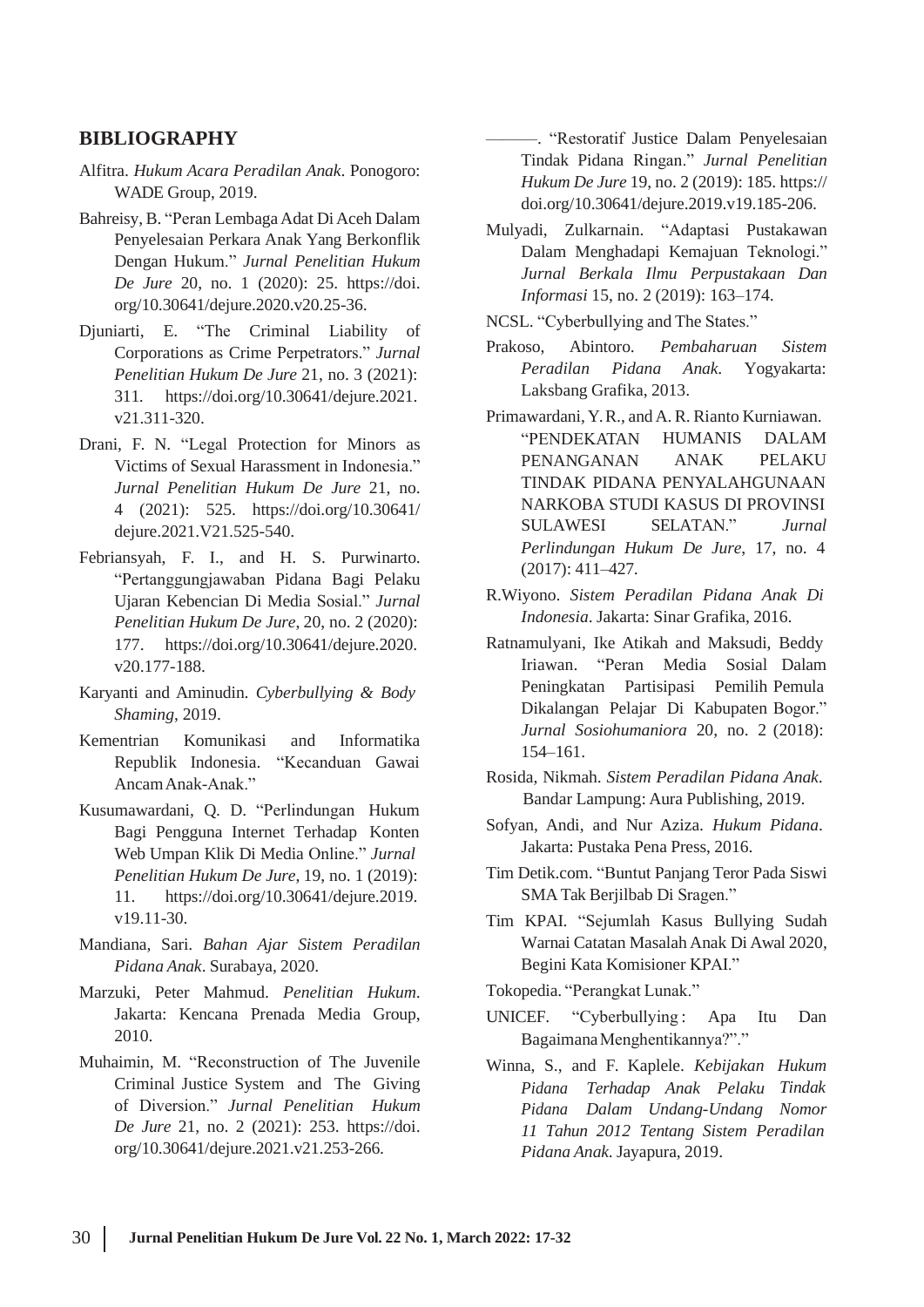- Yuliyanto, Y. "Pembinaan Anak Yang Berkonflik Dengan Hukum Di Lembaga Pembinaan Khusus Anak Kelas II Bandung." *Jurnal Penelitian Hukum De Jure*, 20, no. 1 (2021): 103. https://doi.org/10.30641/dejure.2020. v20.103-116.
- Yusyanti, D. "Perlindungan Hukum Terhadap Anak Korban Dari Pelaku Tindak Pidana Kekerasan Seksual." *Jurnal Penelitian Hukum De Jure* 20, no. 4 (2020): 619. https:// doi.org/10.30641/dejure.2020.v20.619-636.

*Kamus Besar Bahasa Indonesia*, n.d.